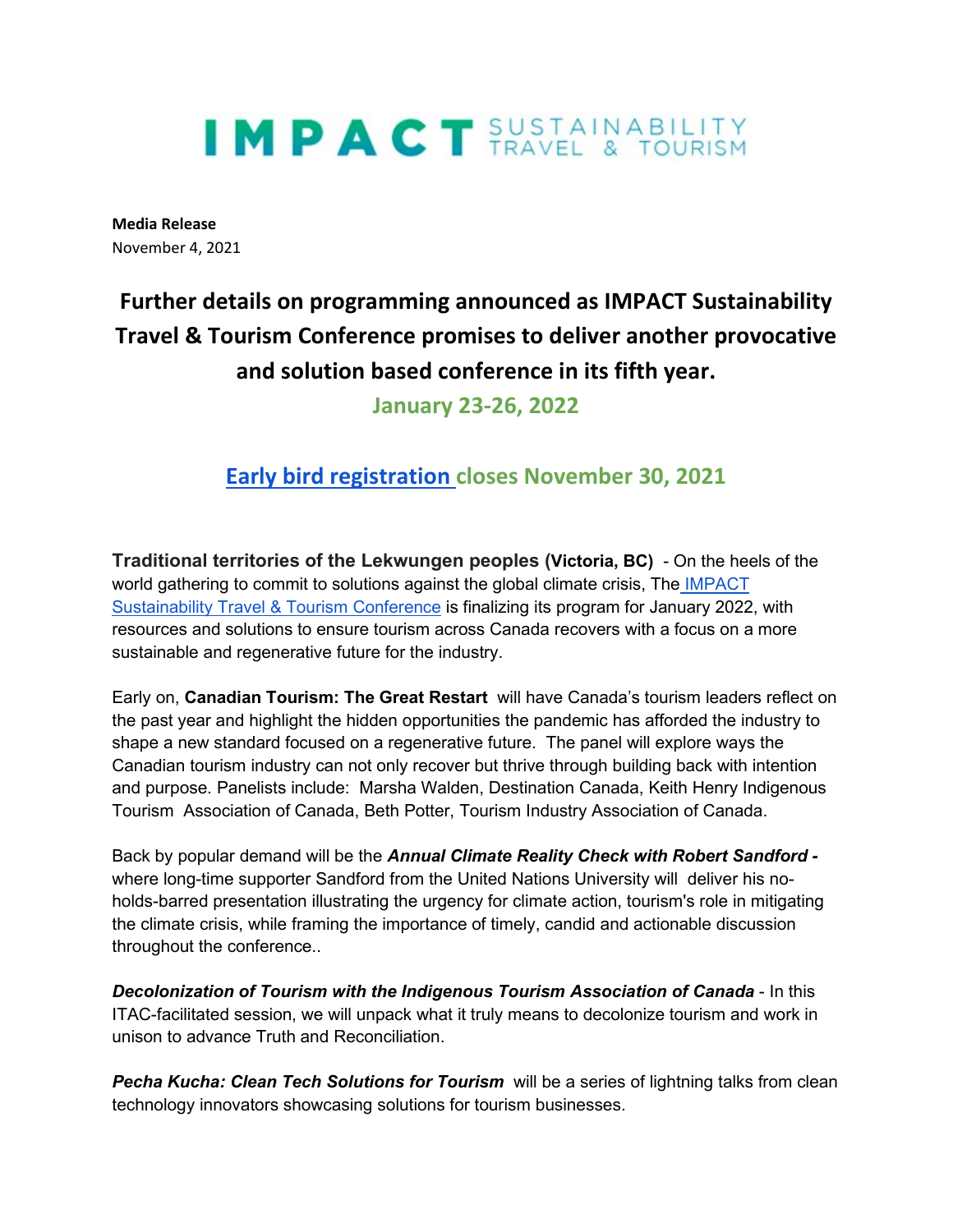*Biodiversity Reality Check with [Dr. Harvey Locke](https://harveylocke.com/) -* Global biodiversity expert Locke will offer a reality check on the state of biodiversity and introduce the Nature Positive global framework.

Ancient Ecosystems: Why Biodiversity Matters to Canadian Tourism -delegates will learn the importance of biodiversity conservation to Canada's tourism industry and how ancient ecosystems define what is unique to our national tourism product. This panel will explore the nexus of biodiversity, ancient wisdom, climate action and regenerative tourism.

*[Wade Davis -](https://daviswade.com/)* Anthropologist, author and explorer Wade Davis returns to IMPACT with his highly anticipated keynote.

*Vision for Regenerative Tourism -* Defining regenerative tourism from a Canadian perspective, this session will highlight key strategies that welcome back visitors and prepare for influx of demand while maintaining progress towards the 2030 agenda.

#### Breakout sessions include:

*Doughnut Economics & Tourism -* This session will uncover opportunities for tourism to contribute to a regenerative future through the lens of doughnut economics. Experts will dive into how the principles of doughnut economics can be adopted by the tourism industry to operate within our planetary boundaries and create a more equitable future.

*Pathways to Decarbonize Tourism -* This solutions-focused workshop unpacks innovative decarbonization solutions for operators and destinations alike. Delegates will gain an understanding of their organization's carbon emissions sources and learn how to develop a decarbonization plan to meet the 2030 goals.

*Fundamentals of Diversity, Equity and Inclusion with Greg DeShields of Tourism Diversity Matters -* This interactive workshop focuses on building a strong foundation upon which diversity, equity and inclusion can be integrated into an organization's overall sustainability strategy. Experienced Certified Diversity Executive Greg DeShields explores how DEI links to the three pillars of sustainability and gives businesses a substantial competitive advantage.

*Destination Master Planning -* With a spotlight on regenerative development, destination leaders from North America discuss deliberate tourism planning. Panelists will explore inclusive strategies necessary for economic development, and will highlight gaps and future opportunities.

*Case Studies for Regenerative Tourism -* Join the regenerative tourism conversation and learn best practices from a panel of industry leaders as they share their successful case studies from around the globe.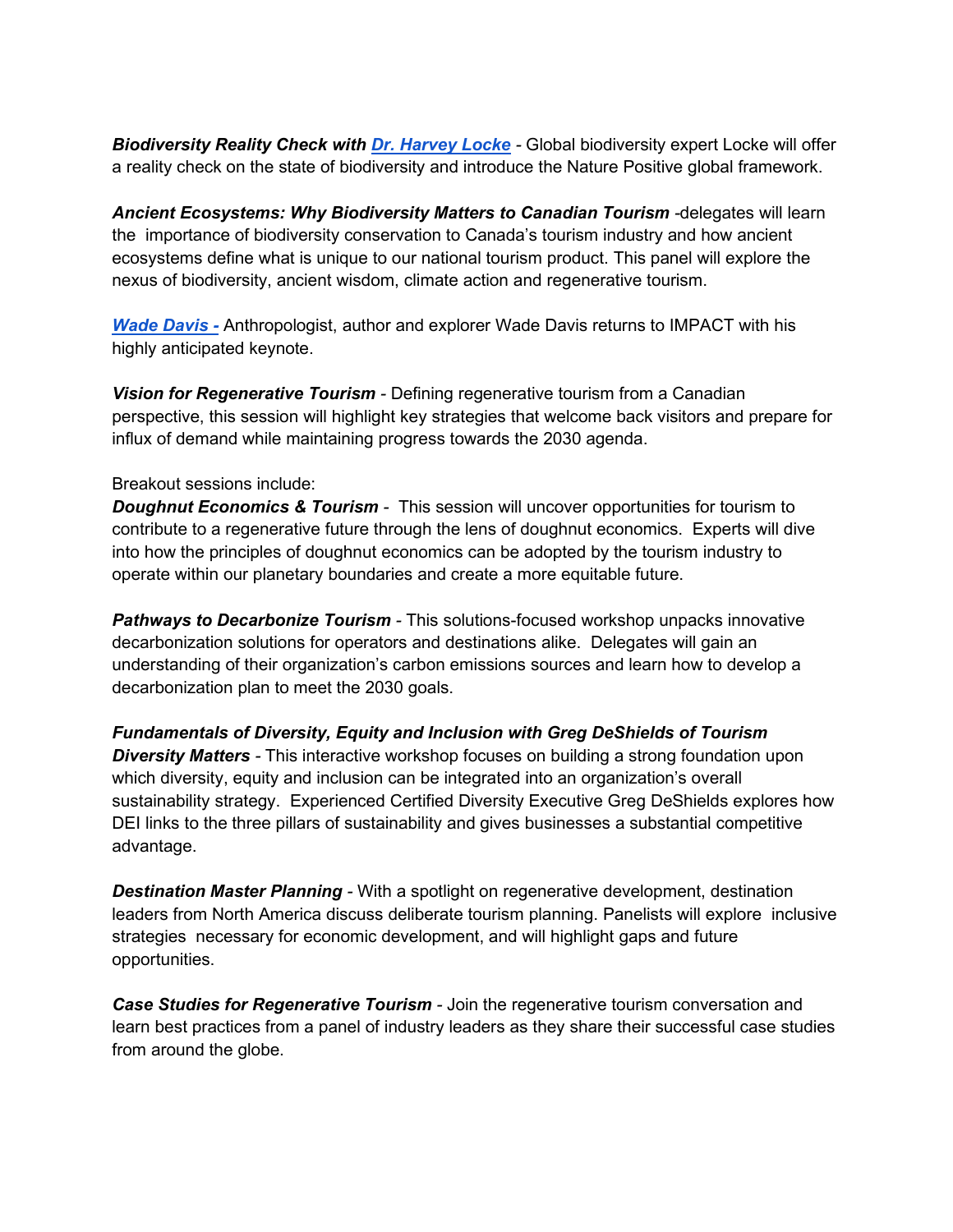*Shouldering the Invisible Burden with Jeremy Sampson of The Travel Foundation -* With a focus on destination stewardship, Jeremy Sampson helps destinations develop resilience frameworks to promote an inclusive recovery strategy. Here delegates will learn why collaboration is key to shouldering the invisible burden.

And as in past conferences, delegates will hear from a variety of global voices, including Jordan's *Muna Haddad, founder & Managing Director of Baraka and Tourism Priority Lead for the Prime Minister of Jordan.* Haddad will speak to the real impacts of deliberate tourism planning. Beyond economic gains and job creation, tourism as a tool for validation can have far reaching implications for communities and their people. Haddad has first-hand experience of the psychological effects validation can have on the social fabric of a community, and how being deliberate in the planning process can lead to truly long-lasting social benefits.

#### **Registration for IMPACT begins at \$655.00 + GST for early bird registration ( deadline November 30, 2021), \$765.00 + GST regular, \$550.00 +GST student.**

In addition to the 2.5 day conference, IMPACT offers a **[Day of IMPACT](https://www.tourismvictoria.com/impact/day-impact)** on Sunday, January 22, 2022, with delegates experiencing the vibrant [Saanich Peninsula.](https://www.tourismvictoria.com/plan/local-info/greater-victoria/saanich) Known as Vancouver Island's "Provence", this is a growing culinary tourism destination rich with potential and home to many purpose driven businesses who are working with nature to build successful models based on regenerative practices. During the full day of exploration, we will learn about the link between sustainable destination management, sustainable food production, food security, local sourcing, competitiveness, and destination differentiation. Cost is an additional \$199.00 per person with transportation, food and drink included.

Thank you to our sponsors MMGY Global, Destination Greater Victoria, Fortis BC, University of Guelph - School of Hospitality Food and Tourism Management/TTRA - Canada Chapter, Fortis BC, Tourism Vancouver Island, Pacific Northwest Transportation Services and to our Strategic Partners the Indigenous Tourism Association of Canada and Travel &Tourism Research Association of Canada.

#### **About the IMPACT Sustainability Travel & Tourism Conference**

Taking place in Victoria, BC January 23-26, 2022, [IMPACT Sustainability Travel & Tourism](https://www.tourismvictoria.com/impact)  [Conference w](https://www.tourismvictoria.com/impact)as created with the goal of aligning the Canadian tourism industry, as well as stakeholders and communities touched by tourism, behind a vision to achieve economic, social and environmental sustainability. Co-founded by [Synergy Enterprises,](https://www.synergyenterprises.ca/) [tartanbond](https://www.tartanbond.ca/)  Communications (previously Beattie Tartan), Starrboard Enterprises, and [Destination Greater](https://www.tourismvictoria.com/)  [Victoria,](https://www.tourismvictoria.com/) it is held annually at the Victoria Conference Centre, a certified carbon neutral facility in Victoria, BC. Destination Greater Victoria is also the first destination management organization in Canada to become fully accredited as carbon neutral, a significant feat accomplished during the last 18 months.